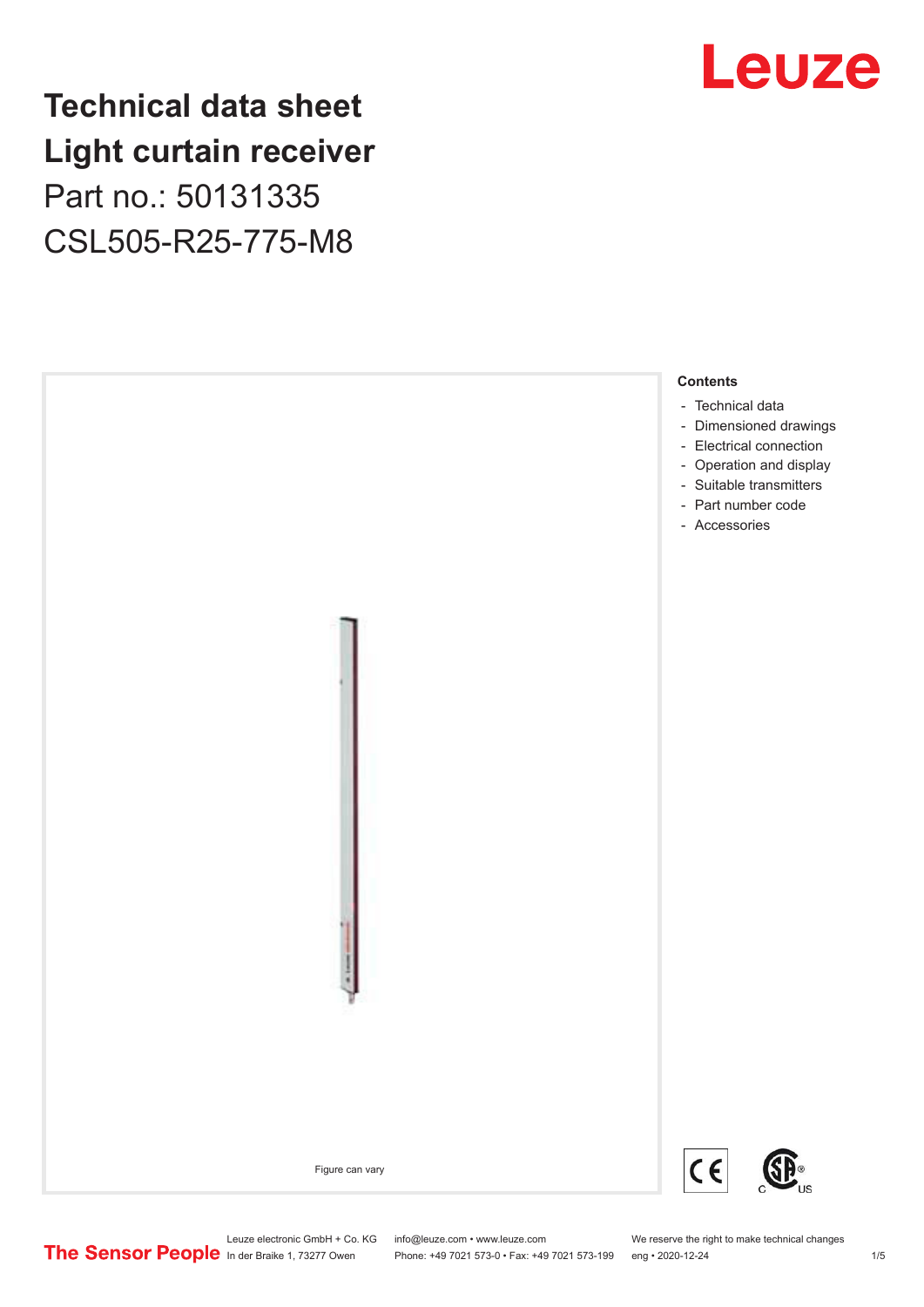### <span id="page-1-0"></span>**Technical data**

# Leuze

**Signal OUT** 

| <b>Basic data</b>                              |                              | <b>Connection 1</b>                             |                             |
|------------------------------------------------|------------------------------|-------------------------------------------------|-----------------------------|
| <b>Series</b>                                  | 505                          | <b>Function</b>                                 | Signal OU1                  |
| <b>Operating principle</b>                     | Throughbeam principle        |                                                 | Teach inpu                  |
| Device type                                    | Receiver                     |                                                 | Voltage sup                 |
| <b>Application</b>                             | Precise object detection     | Type of connection<br><b>Thread size</b>        | Connector<br>M <sub>8</sub> |
|                                                |                              | <b>Type</b>                                     | Male                        |
| <b>Special version</b>                         |                              | <b>Material</b>                                 | Metal                       |
| <b>Special version</b>                         | Crossed-beam scanning        | No. of pins                                     | 4 -pin                      |
|                                                | Diagonal-beam scanning       | Encoding                                        | A-coded                     |
|                                                | Parallel-beam scanning       |                                                 |                             |
|                                                | Teach input                  | <b>Mechanical data</b>                          |                             |
|                                                | Warning output               | Design                                          | Cubic                       |
|                                                |                              |                                                 | 10 mm x 8                   |
| <b>Optical data</b>                            |                              | Dimension (W x H x L)                           | Metal                       |
| <b>Operating range</b>                         | Guaranteed operating range   | <b>Housing material</b><br><b>Metal housing</b> | Aluminum                    |
| <b>Operating range</b>                         | 0.35m                        | Lens cover material                             | Plastic                     |
| <b>Measurement field length</b>                | 775 mm                       | <b>Housing color</b>                            | Silver                      |
| <b>Number of beams</b>                         | 32 Piece(s)                  | Type of fastening                               | Through-ho                  |
| Beam spacing                                   | $25 \text{ mm}$              |                                                 |                             |
| <b>Measurement data</b>                        |                              | <b>Operation and display</b>                    |                             |
|                                                |                              | Type of display                                 | LED                         |
| Minimum object diameter                        | 27.5 mm                      | <b>Number of LEDs</b>                           | 2 Piece(s)                  |
| <b>Electrical data</b>                         |                              | Type of configuration                           | Software                    |
|                                                |                              |                                                 | Via pin ass                 |
| <b>Protective circuit</b>                      | Inductive protection         |                                                 |                             |
|                                                | Polarity reversal protection | <b>Environmental data</b>                       |                             |
|                                                | Short circuit protected      | Ambient temperature, operation                  | $-30$ 50 $^{\circ}$ (       |
| Performance data                               |                              | Ambient temperature, storage                    | $-4065$ °                   |
| Supply voltage U <sub>R</sub>                  | 18  30 V, DC                 | <b>Certifications</b>                           |                             |
|                                                |                              |                                                 |                             |
| <b>Outputs</b>                                 |                              | Degree of protection                            | IP 65                       |
| Number of digital switching outputs 2 Piece(s) |                              | <b>Protection class</b>                         | III                         |
|                                                |                              | <b>Standards applied</b>                        | EN 60947-                   |
| <b>Switching outputs</b>                       |                              | <b>Classification</b>                           |                             |
| <b>Switching output 1</b>                      |                              |                                                 |                             |
| <b>Switching element</b>                       | Transistor, Push-pull        | <b>Customs tariff number</b>                    | 90314990                    |
| <b>Switching principle</b>                     | Light/dark reversible        | eCl@ss 5.1.4                                    | 27270910                    |
|                                                |                              | eCl@ss 8.0                                      | 27270910                    |
| <b>Switching output 2</b>                      |                              | eCl@ss 9.0                                      | 27270910                    |
| <b>Switching element</b>                       | Transistor, Push-pull        | eCl@ss 10.0                                     | 27270910                    |
| <b>Switching principle</b>                     | Light/dark reversible        | eCl@ss 11.0                                     | 27270910                    |
|                                                |                              | <b>ETIM 5.0</b>                                 | EC002549                    |
| <b>Timing</b>                                  |                              | <b>ETIM 6.0</b>                                 | EC002549                    |
| <b>Cycle time</b>                              | 36 ms                        | <b>ETIM 7.0</b>                                 | EC002549                    |
| Response time per beam                         | $1,000$ $\mu s$              |                                                 |                             |
|                                                |                              |                                                 |                             |

#### **Connection**

**Number of connections** 1 Piece(s)

|                                | Teach input                   |
|--------------------------------|-------------------------------|
|                                | Voltage supply                |
| Type of connection             | Connector                     |
| <b>Thread size</b>             | M <sub>8</sub>                |
| <b>Type</b>                    | Male                          |
| <b>Material</b>                | Metal                         |
| No. of pins                    | 4-pin                         |
| Encoding                       | A-coded                       |
| <b>Mechanical data</b>         |                               |
| Design                         | Cubic                         |
| Dimension (W x H x L)          | 10 mm x 850 mm x 27 mm        |
| <b>Housing material</b>        | Metal                         |
| <b>Metal housing</b>           | Aluminum                      |
| Lens cover material            | Plastic                       |
| <b>Housing color</b>           | Silver                        |
| Type of fastening              | Through-hole mounting         |
| <b>Operation and display</b>   |                               |
| Type of display                | LED                           |
| <b>Number of LEDs</b>          | 2 Piece(s)                    |
| Type of configuration          | Software                      |
|                                | Via pin assignment            |
| <b>Environmental data</b>      |                               |
| Ambient temperature, operation | $-30$ 50 °C                   |
| Ambient temperature, storage   | $-40$ 65 °C                   |
| <b>Certifications</b>          |                               |
| Degree of protection           | IP 65                         |
| <b>Protection class</b>        | Ш                             |
| <b>Standards applied</b>       | EN 60947-5-2 (German version) |
| <b>Classification</b>          |                               |
| <b>Customs tariff number</b>   | 90314990                      |
| eCl@ss 5.1.4                   | 27270910                      |
| eCl@ss 8.0                     | 27270910                      |
| eCl@ss 9.0                     | 27270910                      |
| eCl@ss 10.0                    | 27270910                      |
| eCl@ss 11.0                    | 27270910                      |
| <b>ETIM 5.0</b>                | EC002549                      |
| <b>ETIM 6.0</b>                | EC002549                      |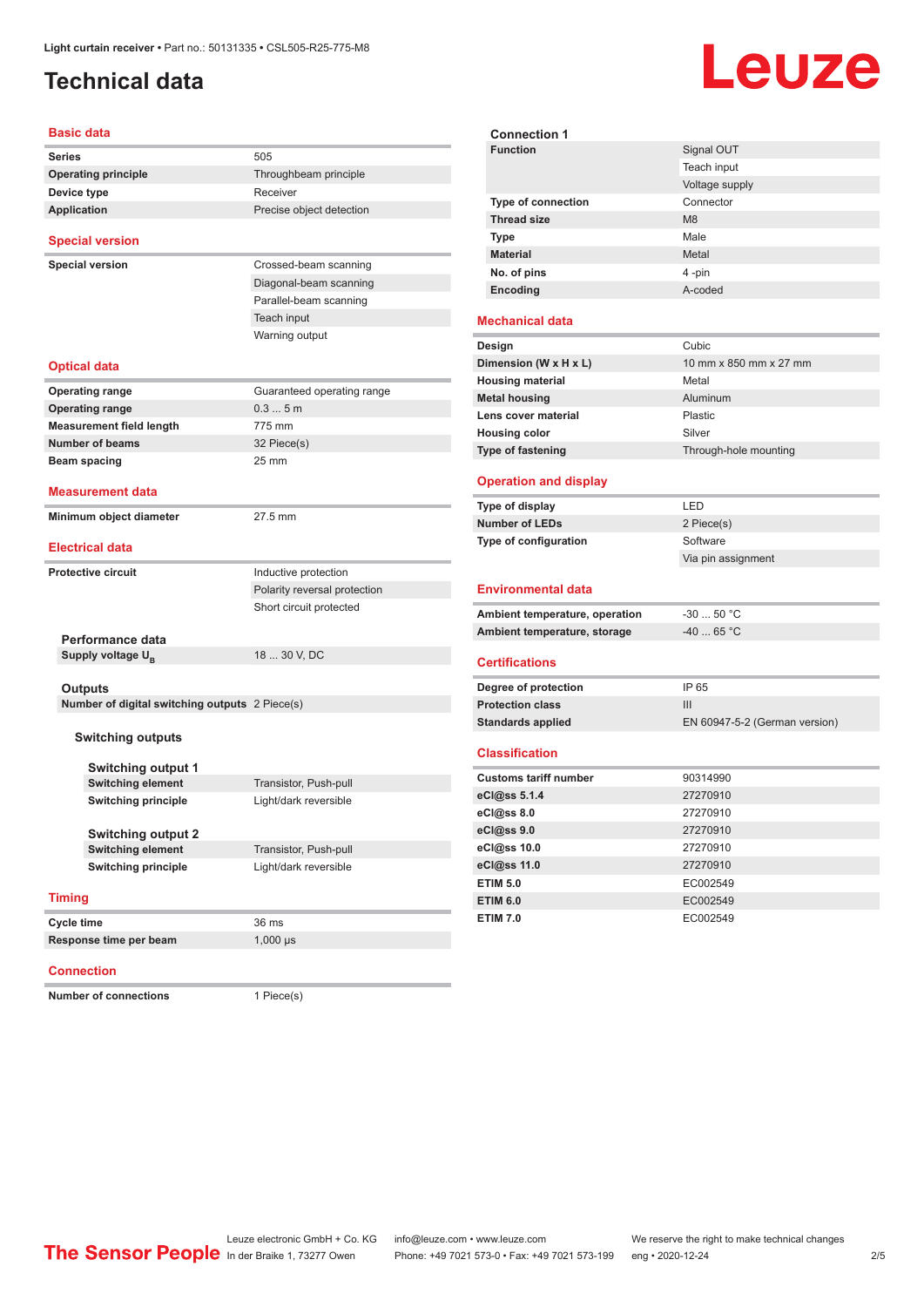### <span id="page-2-0"></span>**Dimensioned drawings**

All dimensions in millimeters



Observe the exact dimensions in the chapter "Technical data, dimensioned drawings" in the operating instructions.

### **Electrical connection**

**Connection 1**

| <b>Function</b>    | Signal OUT<br>Teach input |
|--------------------|---------------------------|
|                    | Voltage supply            |
| Type of connection | Connector                 |
| <b>Thread size</b> | M <sub>8</sub>            |
| <b>Type</b>        | Male                      |
| <b>Material</b>    | Metal                     |
| No. of pins        | 4-pin                     |
| Encoding           | A-coded                   |

### **Pin Pin assignment**

|                | V+                                |  |
|----------------|-----------------------------------|--|
| $\overline{2}$ | OUT 1 / Teach-in / Warning output |  |
| 3              | <b>GND</b>                        |  |
| 4              | OUT 2                             |  |



Leuze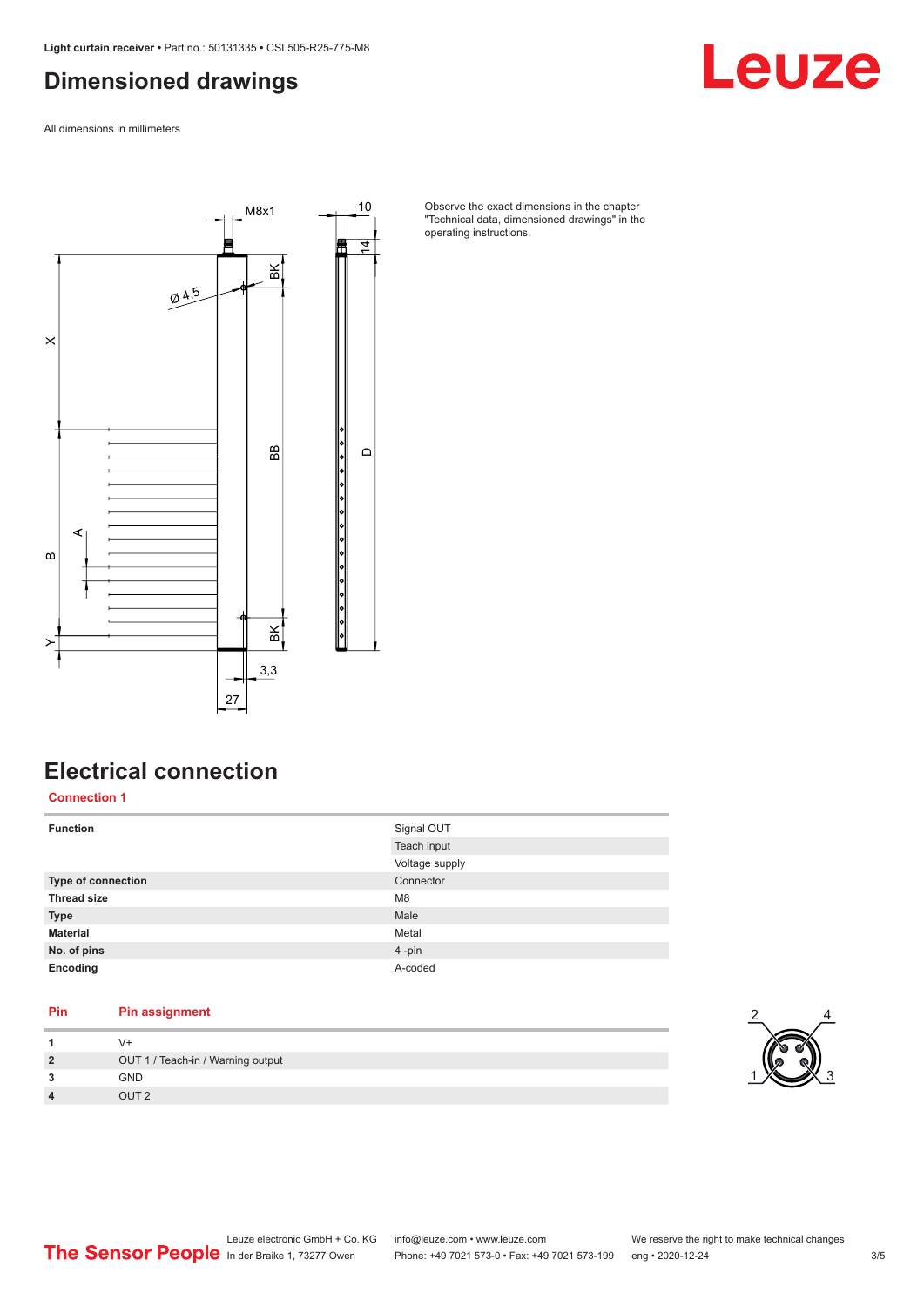### <span id="page-3-0"></span>**Operation and display**

## Leuze

| <b>Display LED 1</b>       | <b>Display LED 2</b>       | <b>Meaning</b>                   |
|----------------------------|----------------------------|----------------------------------|
| Off                        | Off                        | Off                              |
| Red, continuous light      | Red, continuous light      | Operational readiness            |
| Red, continuous light      | Off                        | Object detected                  |
| Red, flashing              | Red, continuous light      | Ready with minor error           |
| Red, flashing              | Off                        | Object detected with minor error |
| Red, double flash          | Off                        | Configuration error              |
| Red, flashing in phase     | Red, flashing in phase     | Serious error A                  |
| Red, flashing out of phase | Red, flashing out of phase | Serious error B                  |
| Red, continuous light      | Red, double flash          | Teach event successful           |

### **Suitable transmitters**

| Part no. | <b>Designation</b> | <b>Article</b>               | <b>Description</b>                                                                                                                                                                                   |
|----------|--------------------|------------------------------|------------------------------------------------------------------------------------------------------------------------------------------------------------------------------------------------------|
| 50131391 | CSL505-T25-775-M8  | Light curtain<br>transmitter | Application: Precise object detection<br>Special version: Diagonal-beam scanning, Crossed-beam scanning, Parallel-<br>beam scanning<br>Operating range: 0.3  5 m<br>Connection: Connector, M8, 4-pin |

### **Part number code**

Part designation: **CSL505-XYYY-ZZZZ-AA-BBB**

| x           | <b>Operating principle</b><br>T: transmitter<br>R: receiver                                     |
|-------------|-------------------------------------------------------------------------------------------------|
| <b>YYY</b>  | <b>Beam spacing</b><br>$05:5$ mm<br>12.5: 12.5 mm<br>25:25 mm<br>50:50 mm<br>100: 100 mm        |
| <b>ZZZZ</b> | <b>Measurement field length</b><br>Measurement field length [mm], dependent on beam spacing     |
| AA          | <b>Electrical connection</b><br>M8: M8 connector, 4-pin (plug)                                  |
| <b>Note</b> |                                                                                                 |
| $\bullet$   | $\&$ A list with all available device types can be found on the Leuze website at www.leuze.com. |

### **Accessories**

### Connection technology - Connection cables

|        | Part no. | <b>Designation</b> | <b>Article</b>   | <b>Description</b>                                                                                                                               |
|--------|----------|--------------------|------------------|--------------------------------------------------------------------------------------------------------------------------------------------------|
| §<br>Ŵ | 50130850 | KD U-M8-4A-V1-050  | Connection cable | Connection 1: Connector, M8, Axial, Female, 4-pin<br>Connection 2: Open end<br>Shielded: No<br>Cable length: 5,000 mm<br>Sheathing material: PVC |